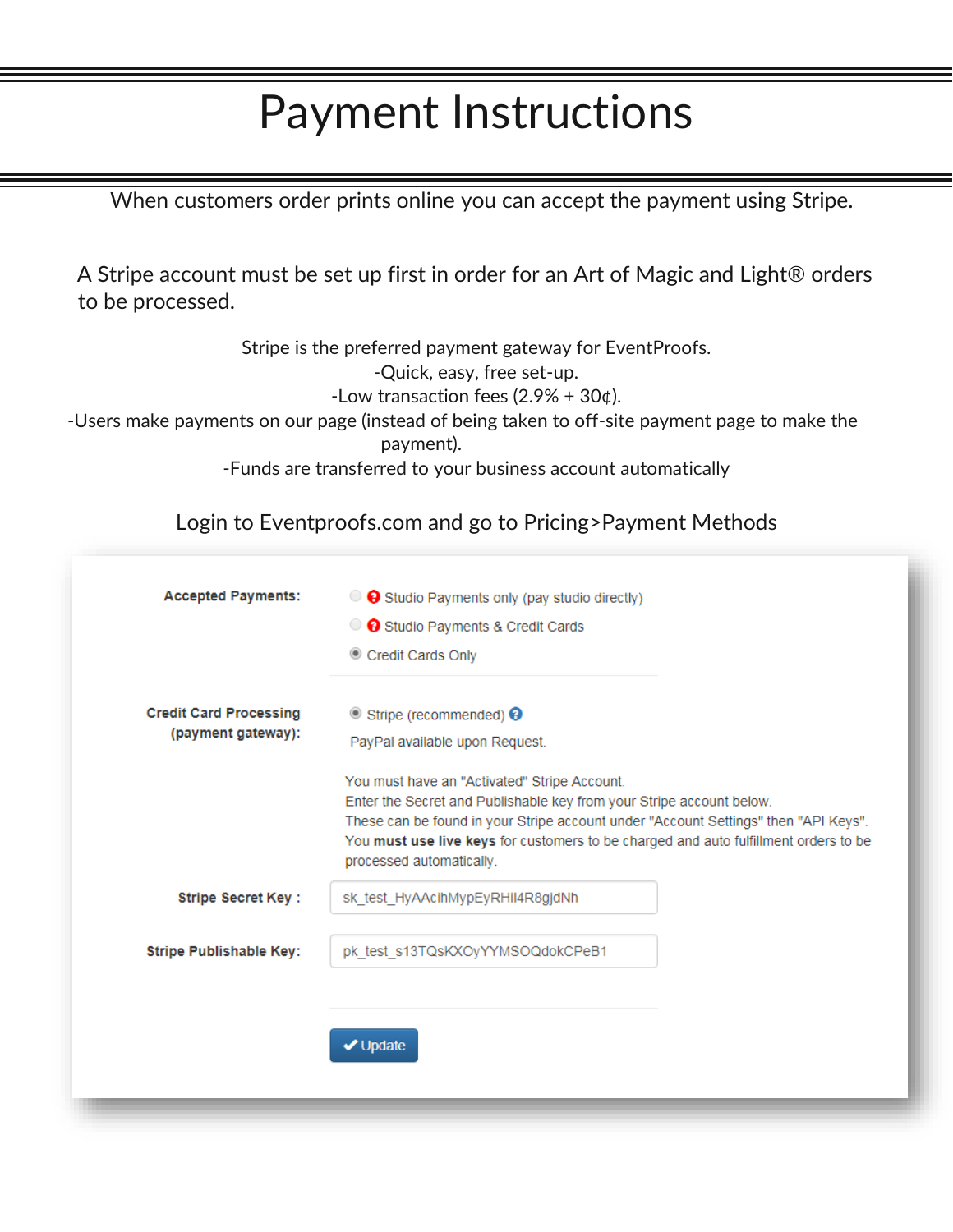

Sign up for a Stripe account by clicking on the "Click here".



Once you are taken to Stripe.com, fill out all the appropriate information and make sure you Activate your Account.

|                                                                                           | 合<br>Home                                                                          |                                                                                                       | <b>TEST DATA</b>                                                                      |  |
|-------------------------------------------------------------------------------------------|------------------------------------------------------------------------------------|-------------------------------------------------------------------------------------------------------|---------------------------------------------------------------------------------------|--|
|                                                                                           | $\checkmark$ Activate your account                                                 | <b>API</b> version                                                                                    |                                                                                       |  |
| <b>Payments</b>                                                                           |                                                                                    | <b>VERSION</b>                                                                                        | <b>LAST USED</b>                                                                      |  |
|                                                                                           | <b>L</b> Balance                                                                   | 2018-05-21 [LATEST]                                                                                   |                                                                                       |  |
|                                                                                           | <b>Q</b> Customers                                                                 | 2016-07-06 DEFAULT                                                                                    |                                                                                       |  |
|                                                                                           | Radar<br>$\bullet$                                                                 | <b>TEST DATA</b>                                                                                      |                                                                                       |  |
|                                                                                           | $\circledcirc$<br>Billing                                                          | Monitoring                                                                                            | Show ca                                                                               |  |
|                                                                                           | Connect<br>$\bigoplus$                                                             |                                                                                                       |                                                                                       |  |
|                                                                                           | wh.<br>Orders                                                                      | <b>API requests</b>                                                                                   | <b>API error distribution</b>                                                         |  |
|                                                                                           | <b>Developers</b><br>API keys<br>Webhooks<br>Events<br>Logs<br>O Viewing test data | $\sim$ 0 successful requests $\sim$ 0 errors<br>10<br>$\Omega$<br>May 25, 11:00 AM<br>Jun 1, 11:00 AM | GET <b>OF POST OF DELETE</b><br>10<br>$\Omega$<br>May 25, 11:00 AM                    |  |
| <b>Business settings</b><br>e<br>Webhooks<br>$\sim$ 0 successful requests $\sim$ 0 errors |                                                                                    | 10 <sup>10</sup>                                                                                      | Webhooks response time<br>$\sim$ N/A (min) $\sim$ N/A (avg) $\sim$ N/A (m<br>$100$ ms |  |